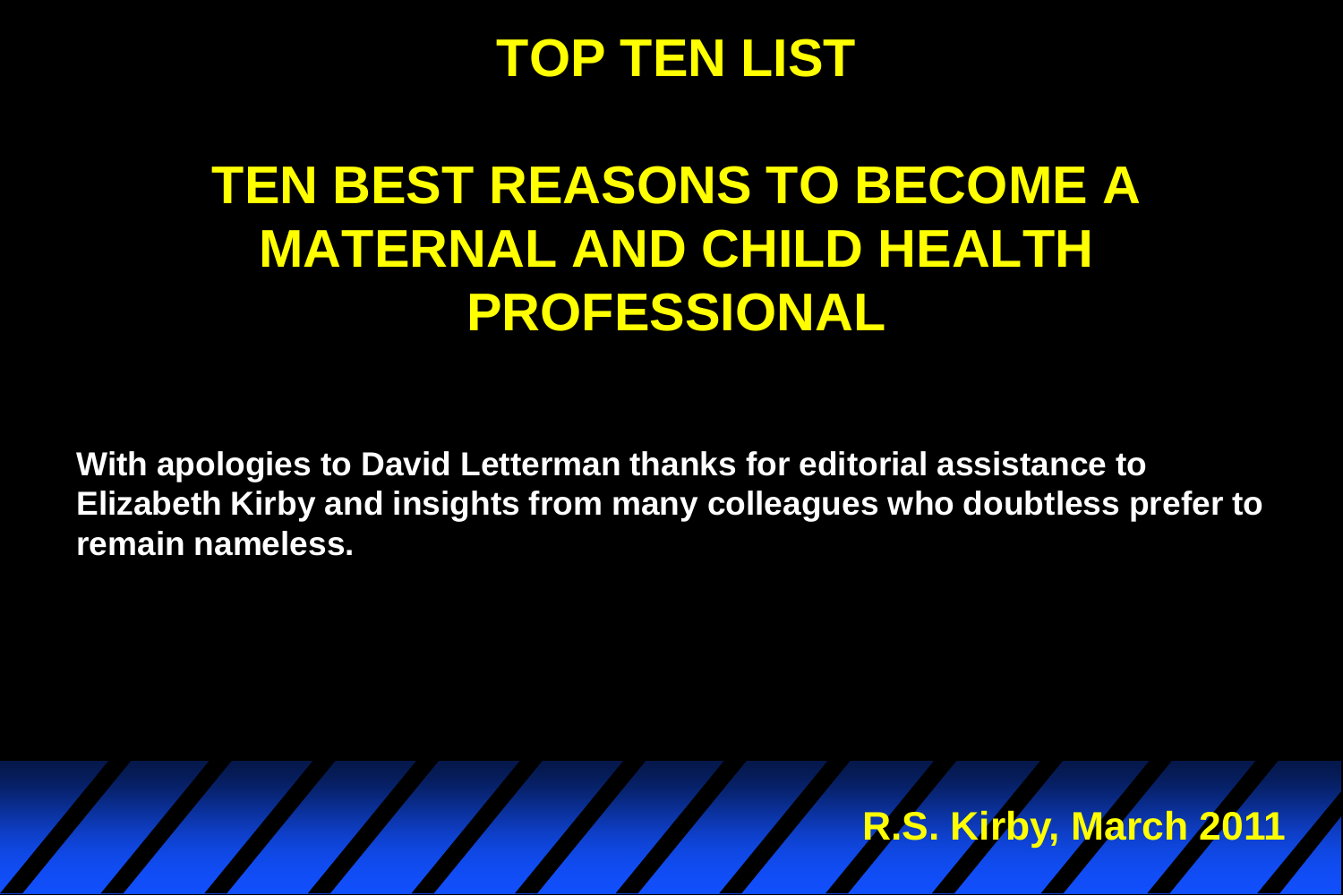## **You will be able to use terms like 'risk ratio' and 'prevalence estimate' with confidence.**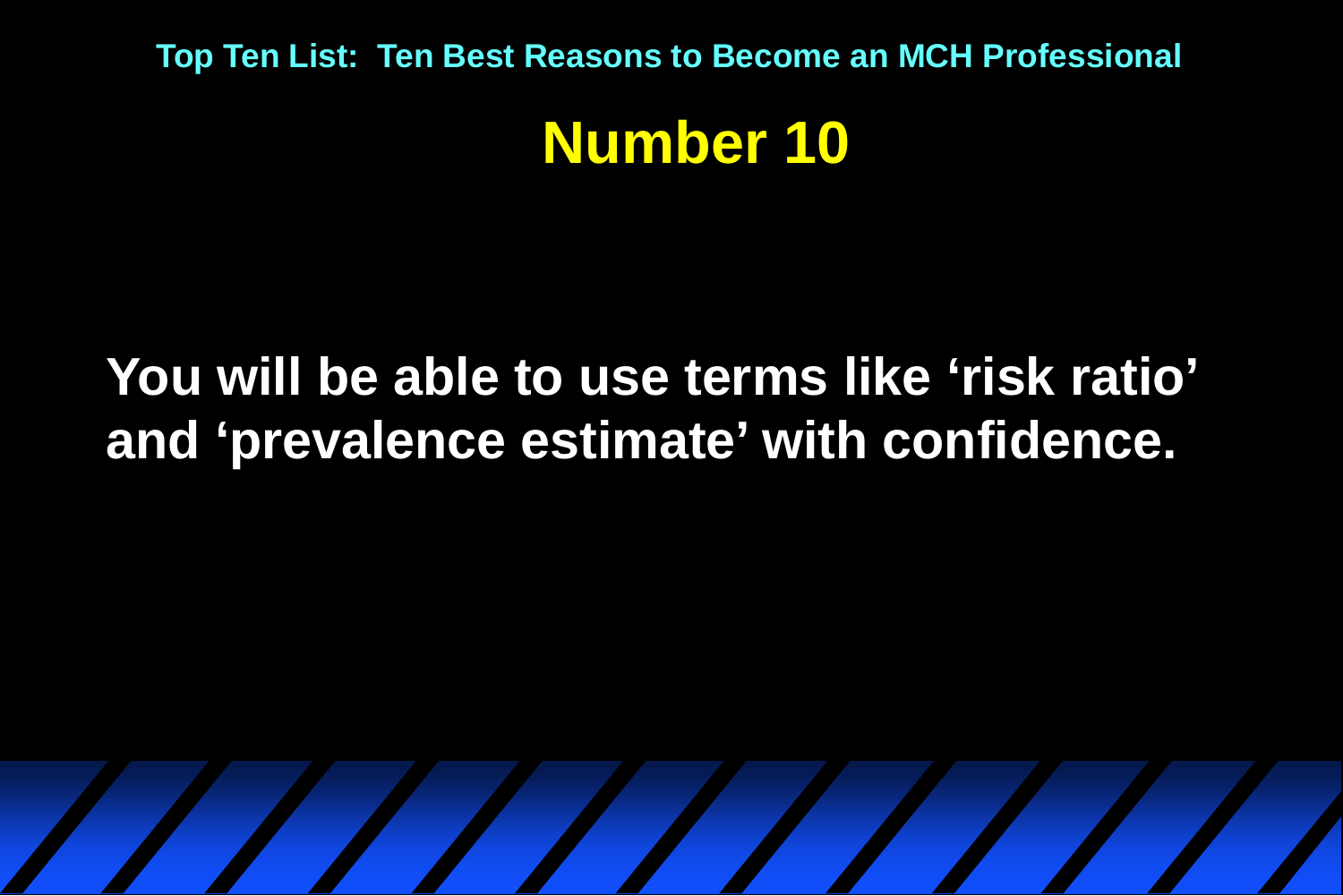## **Number 9**

**There will be many leadership opportunities in the coming years.** 

**At many national MCH conferences, the average age of attendees increases by only slightly less than a year with each passing year.**

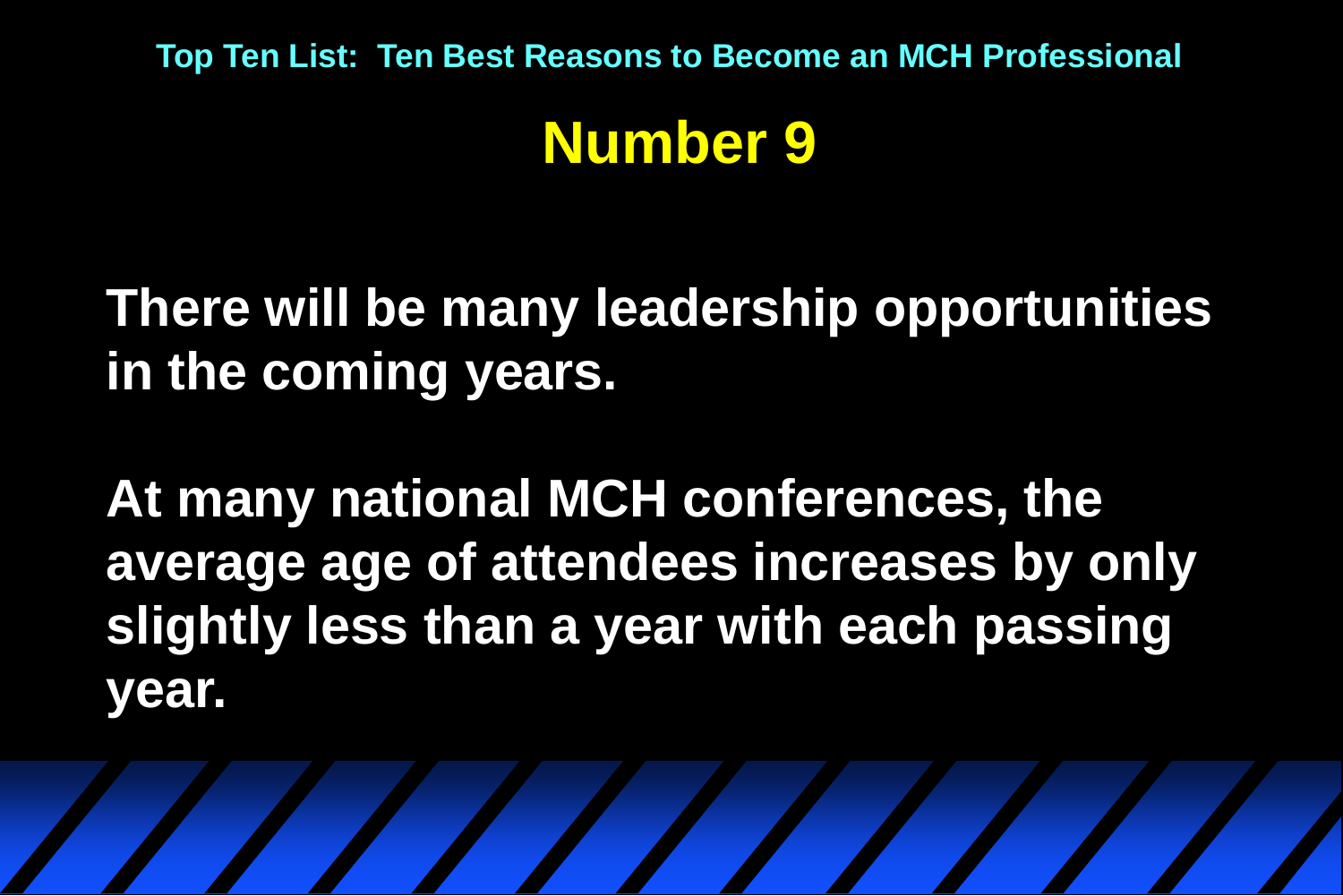# **Number 8**

**You will have the opportunity to integrate your professional training with colleagues from many other disciplines.**

**But as an MCH professional, you will be the one who truly understands how to integrate their contributions into a coherent whole.**

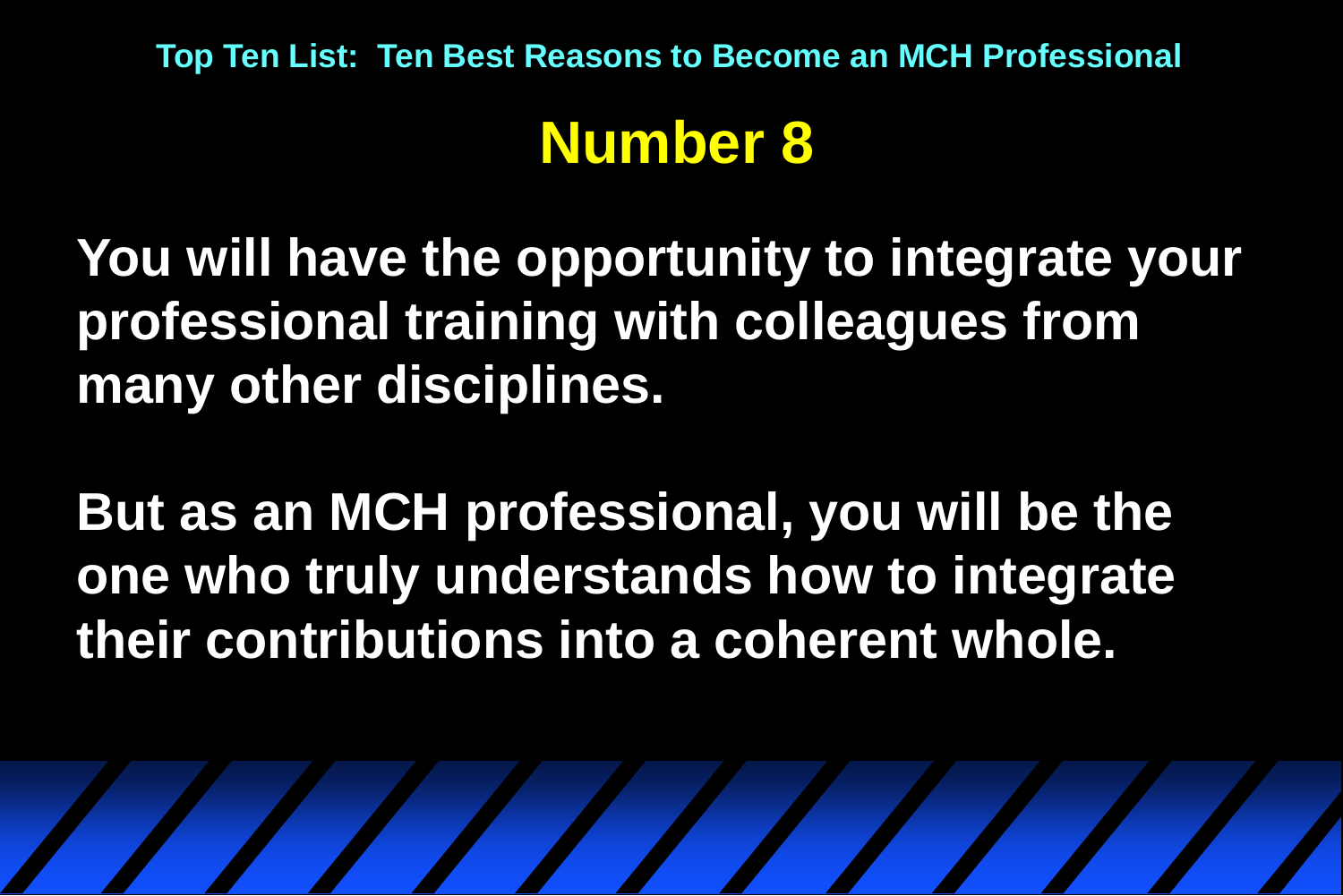**You will have something in common with the Chicago Cubs and this year's USF men's basketball team (among others).**

**Even though your altruistic views have merit, in politics you will learn to lose.**

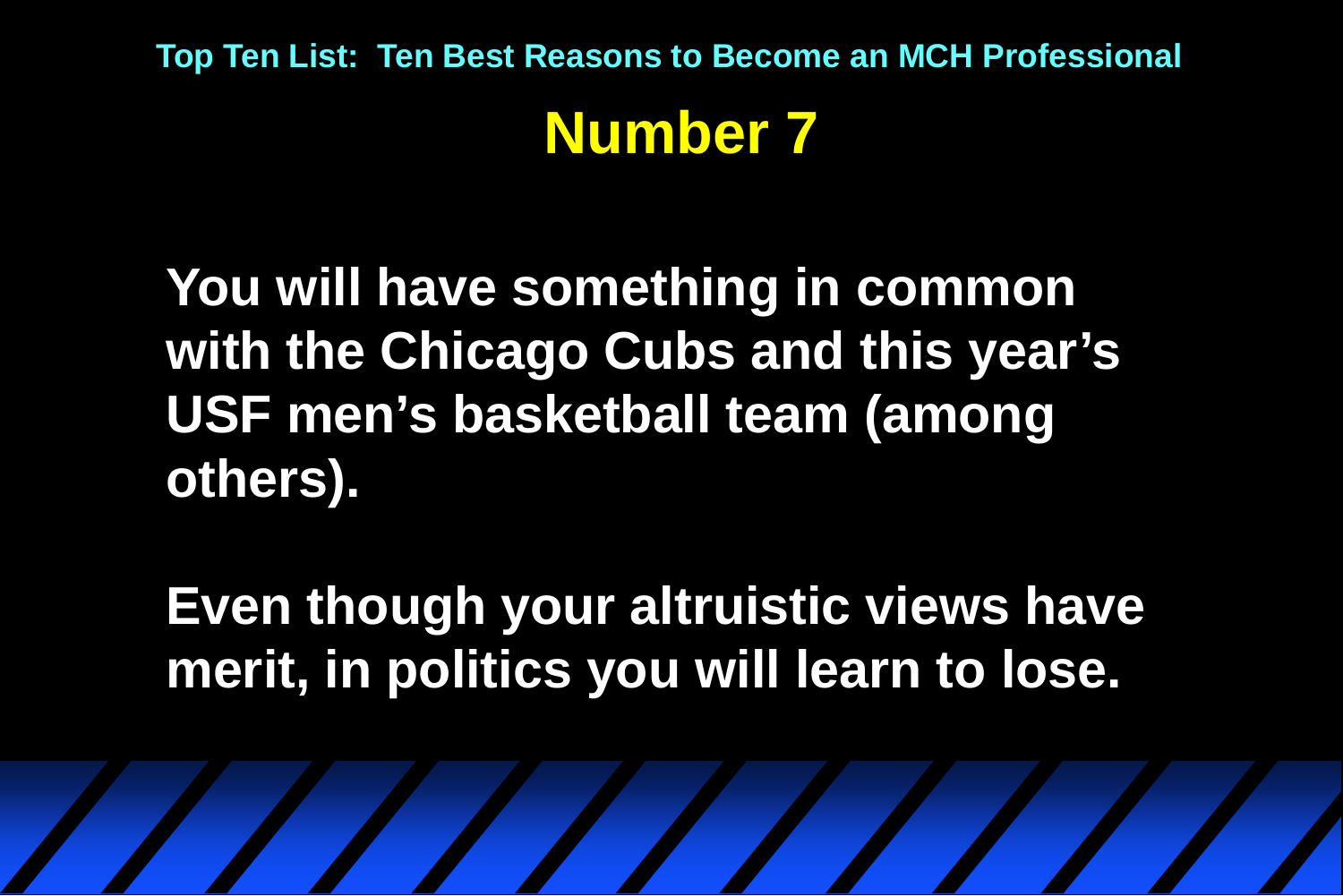# **Number 6**

**You will learn how to advocate, for clients, for programs, for services, and for legislation.**

**You will never meet a politician who is not 100% for mothers and babies, and occasionally, you will meet one who actually votes like he/she means it.**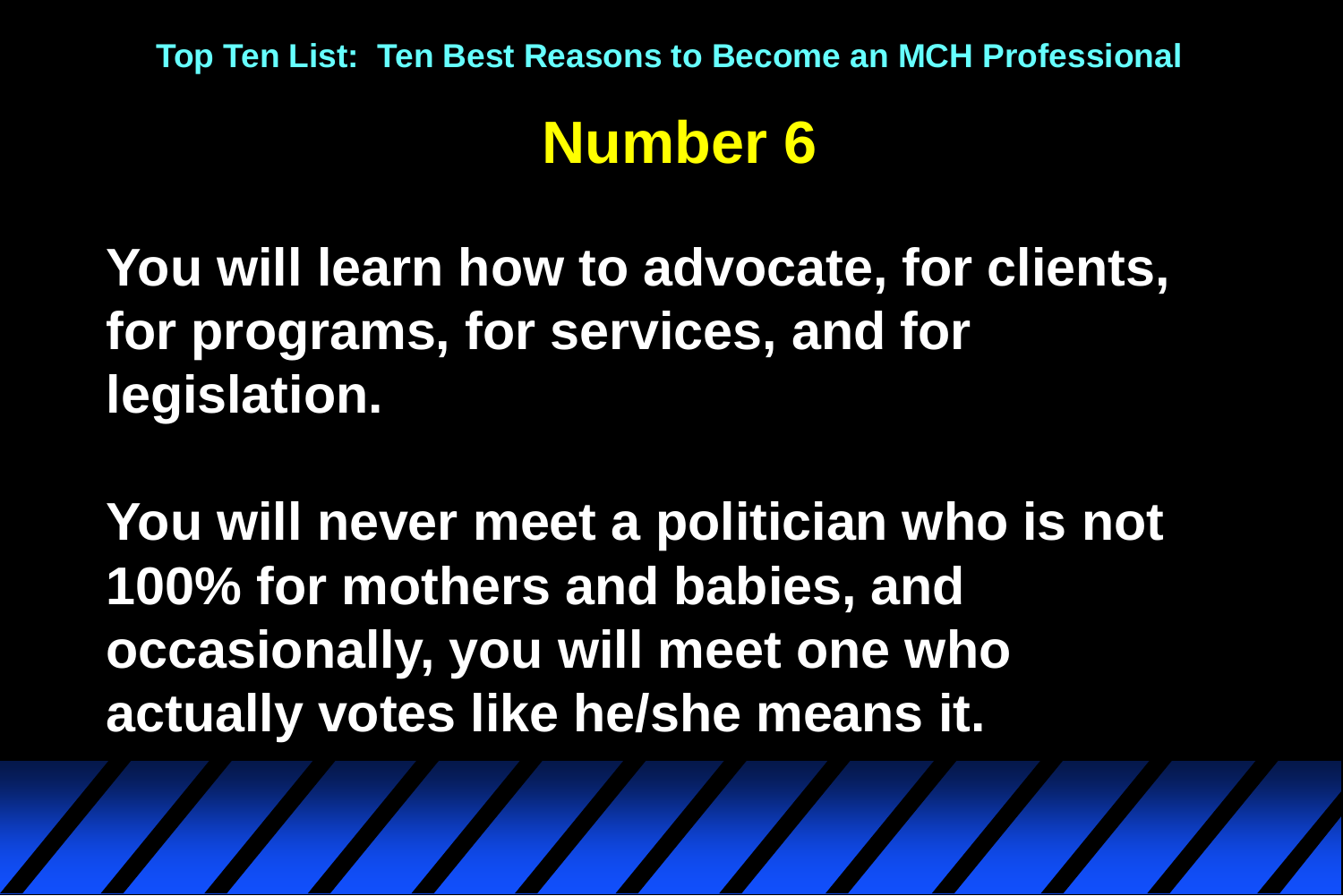### **You will learn to use acronyms like a true professional.**

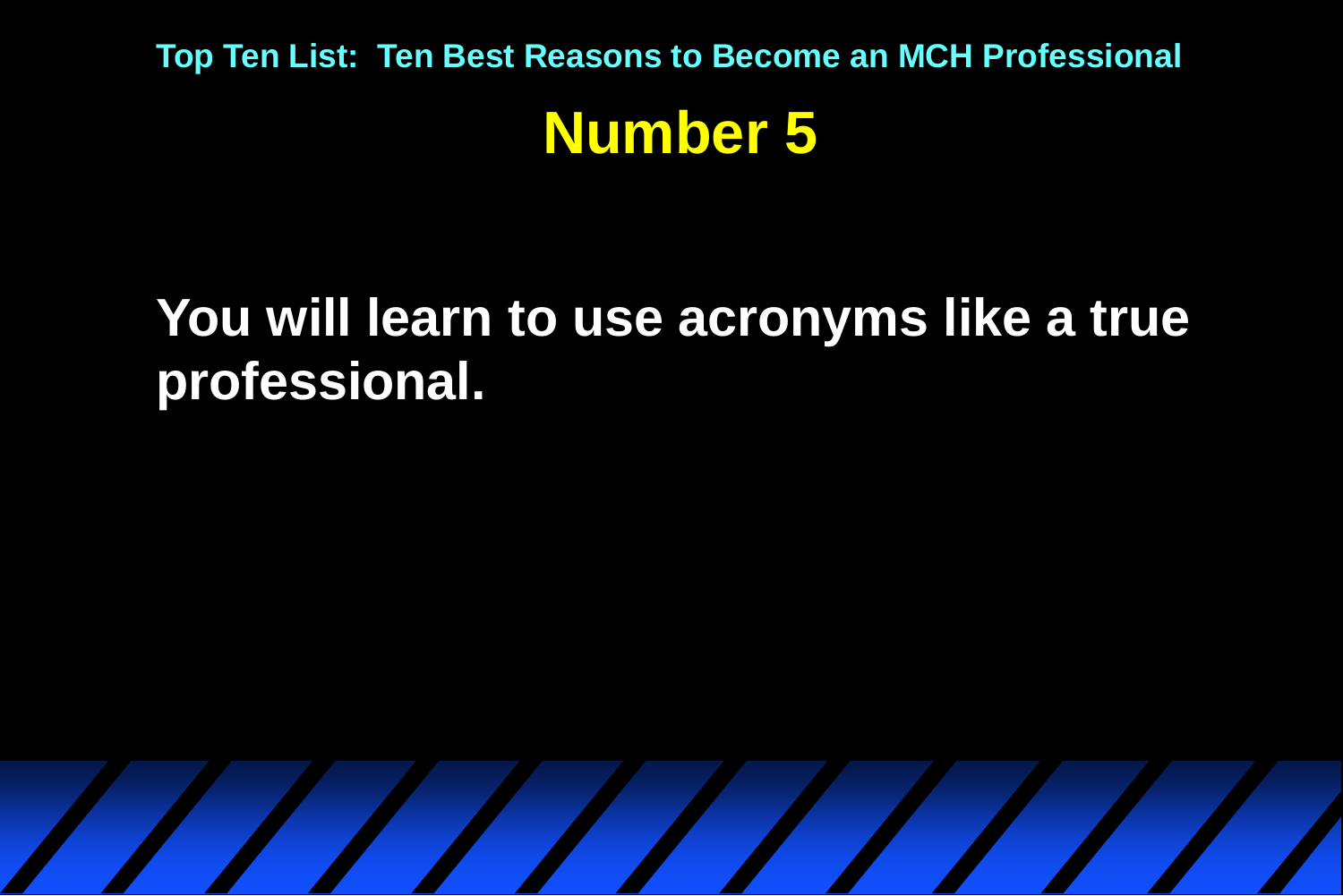**You'll never be at a loss for words to explain what work you do.**

**In fact, you will probably fail the 'elevator speech' test where you explain your issue in the time it takes the elevator to arrive at the next floor.**

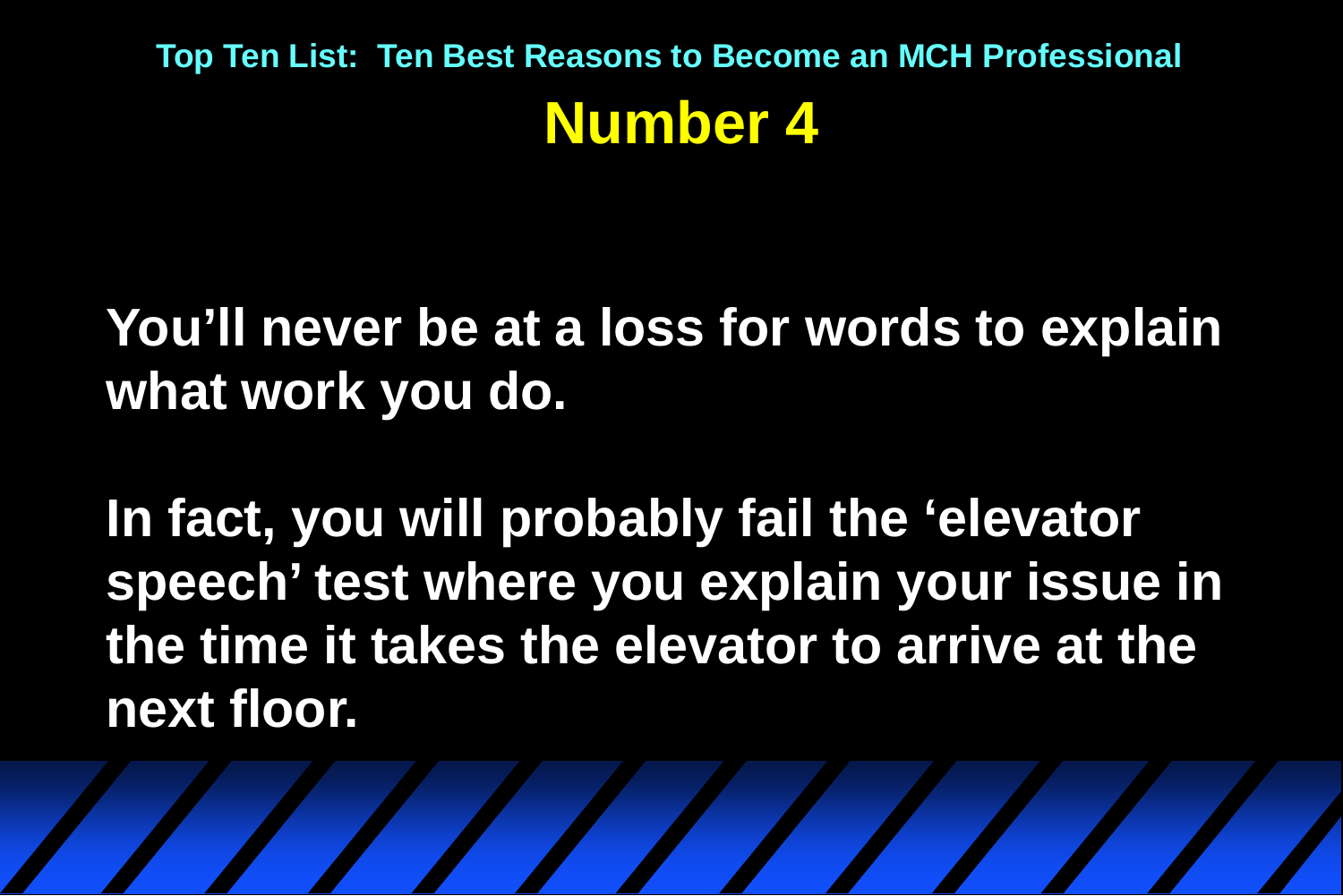**You won't have to take a vow of poverty, but you will value your zeal to make a difference more than your income or standard of living.**

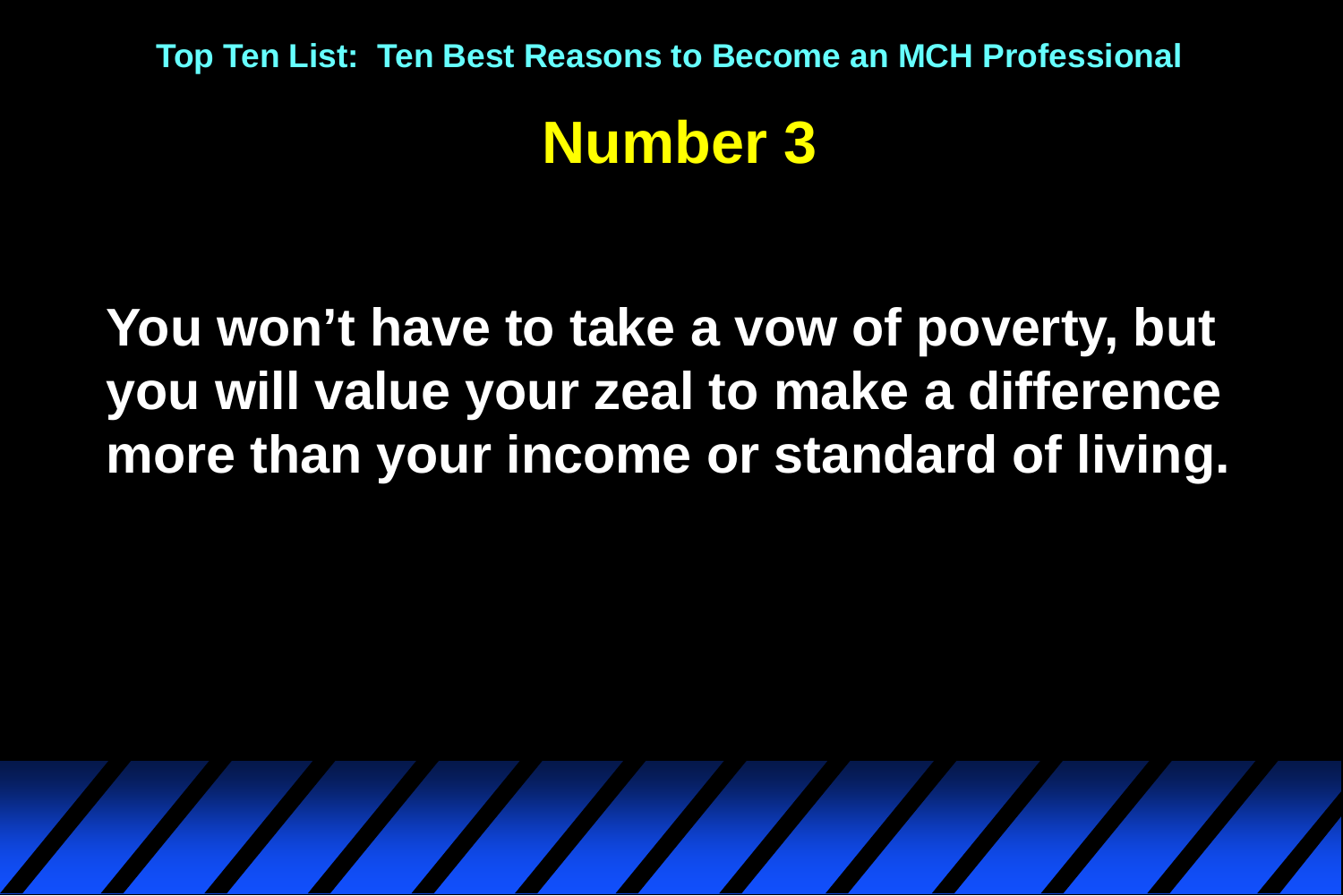### **Number 2**

## **You'll never go to bed at night thinking –**

**"All my work is done. What will I do tomorrow?"**